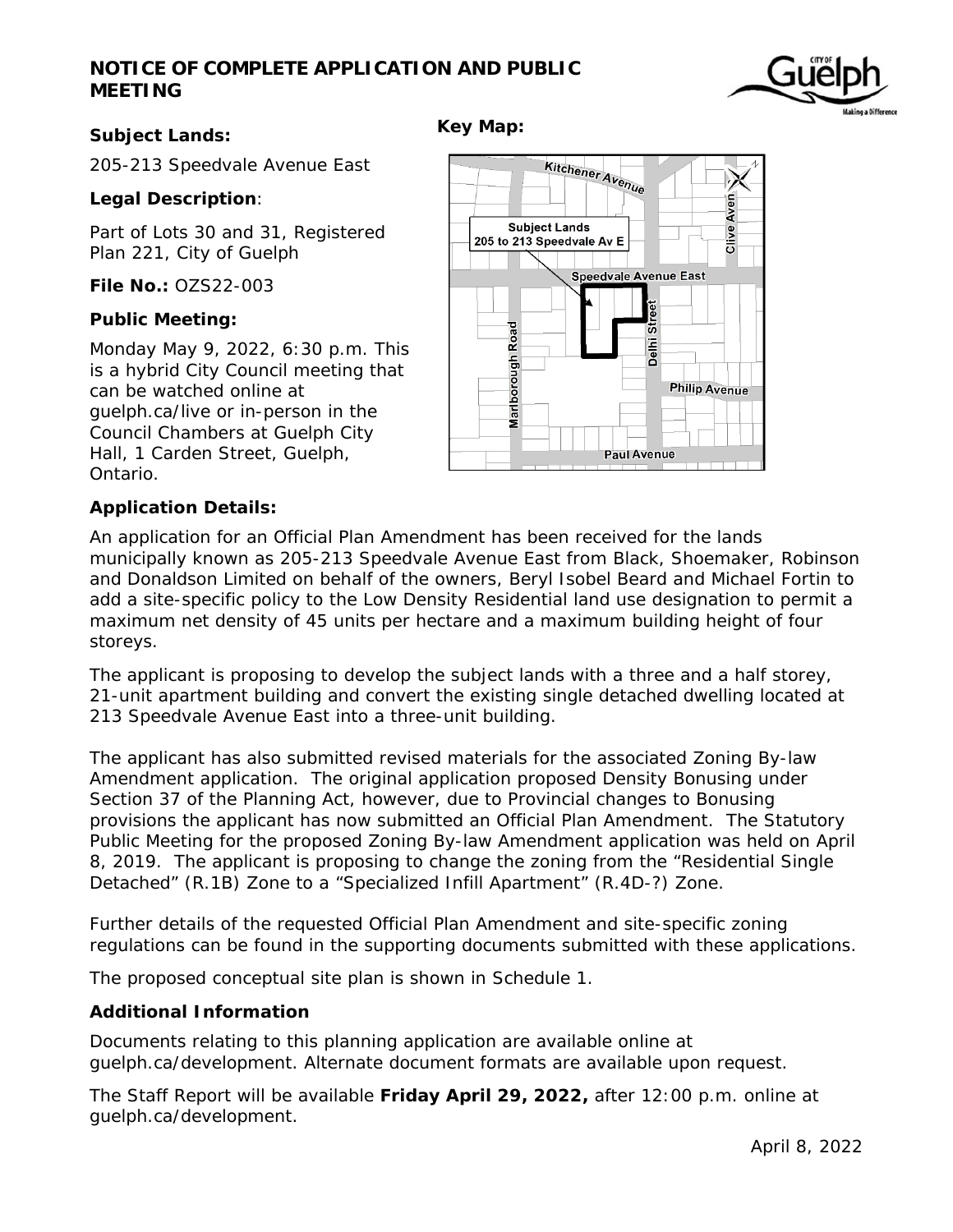For additional information please contact the planner managing the file:

Lindsay Sulatycki, Senior Development Planner Planning and Building Services Phone: 519-822-1260, ext. 3313 TTY: 519-826-9771 Email: lindsay.sulatycki@guelph.ca

# **Other Applications**

The subject lands are also subject to a Zoning By-law Amendment application (File: OZS18-011).

## **How to Get Involved:**

The purpose of a Public Meeting is to share information and to hear and consider public comments regarding development applications which can be reviewed by Staff and applicants prior to Council consideration of applications. The public is invited to watch the remote meeting on guelph.ca/live and participate by submitting written comments and/or speaking to the application.

#### **To submit written comments:**

You can submit written comments any time via email to clerks@guelph.ca and lindsay.sulatycki@guelph.ca or by mail to Guelph City Clerk, 1 Carden Street, Guelph ON N1H 3A1 or place them in the mail slot beside the main entrance to City Hall.

If you submit comments by 10:00 a.m. on **Friday, May 6, 2022**, your comments will be included in the City Council Agenda (attachments must not exceed 20 MB).

## **To speak to the application:**

If you wish to speak to the application, please contact the Clerk's Department no later than 10:00 a.m. on **Friday, May 6, 2022,** by any of the following ways:

- Register online at quelph.ca/delegation
- By phone at 519-837-5603 or TTY 519-826-9771
- By email to clerks@guelph.ca

When we receive your registration, we will send you a confirmation message and instructions for participating in the hybrid public meeting will be provided. Instructions will also be provided during the meeting to ensure that those watching online and attending in-person will be given the opportunity to speak.

## **How to Stay Informed:**

If you wish to be notified of the Council decision on this application you must make a written request to the City Clerk by way of email, or regular mail as listed above. Please note Council will not make a decision at the Public Meeting.

## **Appeals Information:**

If a person or public body would otherwise have an ability to appeal the decision of the Council of the City of Guelph to the Ontario Land Tribunal but the person or public body does not make oral submissions at a public meeting or make written submissions to the City of Guelph before the by-law is passed, the person or public body is not entitled to appeal the decision.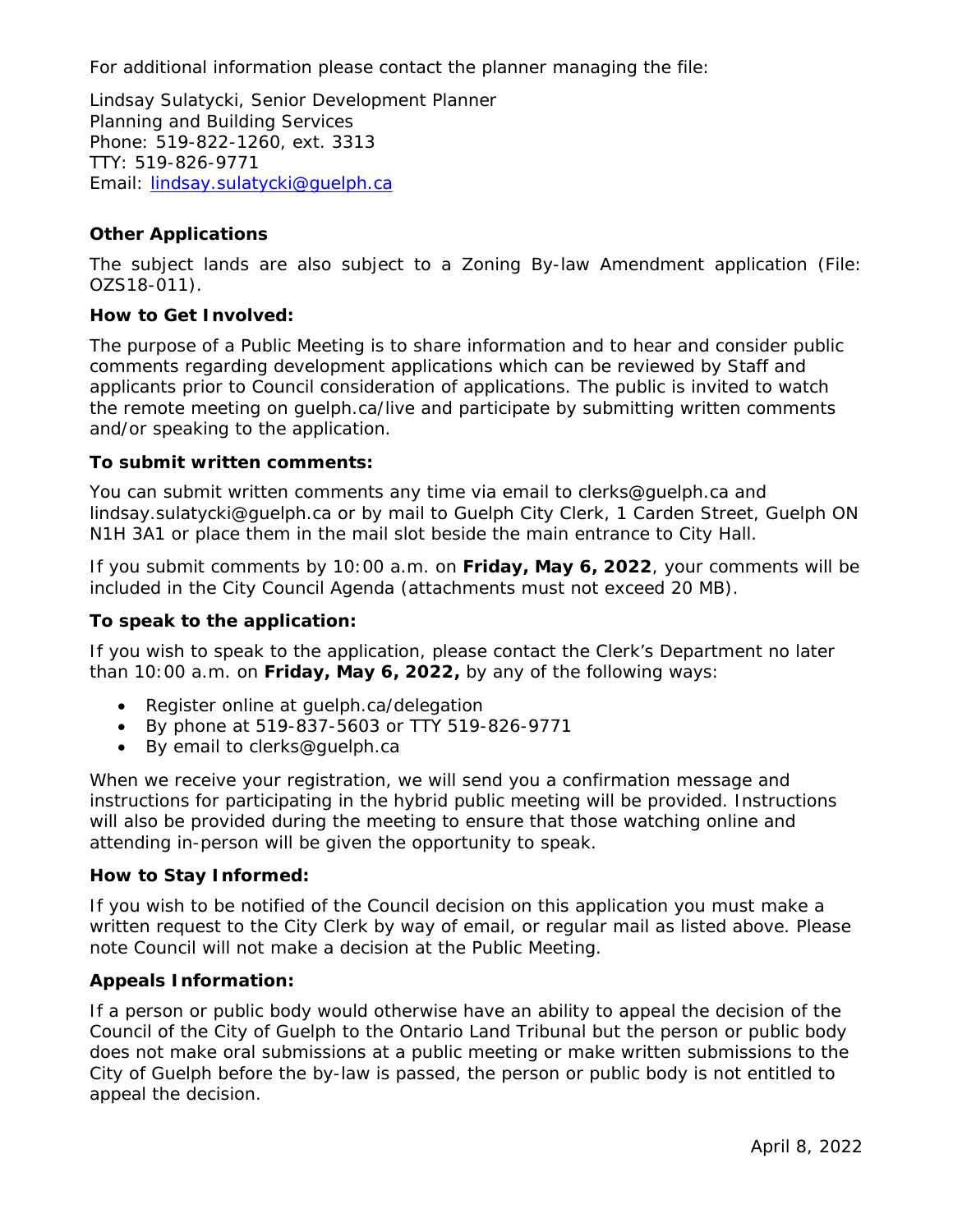If a person or public body does not make oral submissions at a public meeting, or make written submissions to the City of Guelph before the by-law is passed, the person or public body may not be added as a party to the hearing of an appeal before the Ontario Land Tribunal unless, in the opinion of the Tribunal, there are reasonable grounds to do so.

# **Requirement for Owners of Multi-tenant Buildings**

Upon receiving this Notice, owners of multi-tenant buildings with seven (7) or more residential units are asked to post this Notice of Complete Application and Public Meeting in a location that is clearly visible to all tenants (i.e. building or community notice board).

# **Notice of Collection of Personal Information:**

Personal information is being collected in order to gather feedback and communicate with interested parties regarding this development proposal. Information provided or presented at a public meeting is considered a public record and may be posted on the City's website or made public upon request.

This information is collected under the authority of the Planning Act, R.S.O. 1990, cP.13. Questions about this collection should be directed to the Information and Access Coordinator at 519-822-1260 extension 2349 or privacy@quelph.ca.

## **Accessibility:**

Alternative accessible formats are available by contacting planning@guelph.ca or TTY 519-826-9771.